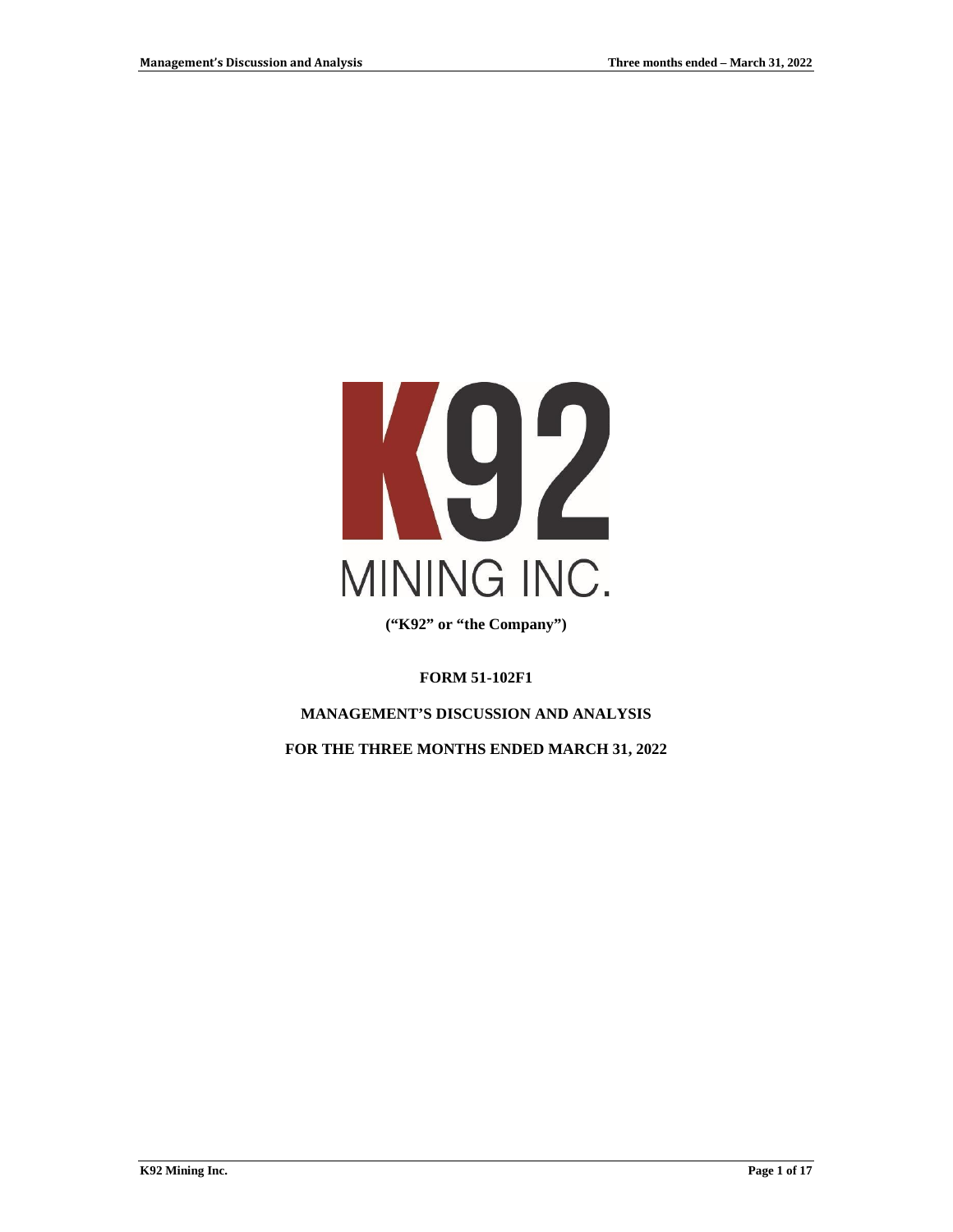### **Introduction**

This Management's Discussion and Analysis ("**MD&A**") of K92 Mining Inc. (including its wholly owned subsidiaries, K92 Holdings International Limited (incorporated in British Virgin Islands), K92 Mining (Australia) Pty Ltd. (incorporated in Australia), and K92 Mining Ltd. (incorporated in Papua New Guinea)) is the responsibility of management and covers the three months ended March 31, 2022. The MD&A takes into account information available up to and including May 13, 2022 and should be read together with the unaudited condensed consolidated interim financial statements for the three months ended March 31, 2022, which have been prepared in accordance with International Financial Reporting Standards as issued by the International Accounting Standards Board ("**IFRS**") applicable to the preparation of interim financial statement, including IAS 34, Interim Financial Reporting, and is presented in thousands of United States dollars, except share and per share amounts, or unless otherwise indicated.

Throughout this document the terms *we, us, our, the Company* and *K92* refer to K92 Mining Inc.

Additional information related to the Company is available for view on SEDAR and on the Company's website at [www.k92mining.com.](http://www.k92mining.com/)

This document contains forward-looking statements. Please refer to "Note Regarding Forward-Looking Statements." Forward-looking statements are necessarily based on estimates and assumptions that are inherently subject to known and unknown risks, uncertainties and other factors, many of which are beyond our ability to control, that may cause our actual results, level of activity, performance or achievements to be materially different from those expressed or implied by such forward-looking information. Please refer to "Risk Factors" section in this document.

## **Description of Business**

K92 Mining Inc. (the "**Company**") was incorporated pursuant to the provisions of the Business Corporations Act (British Columbia) on March 22, 2010. The Company's shares are listed on the Toronto Stock Exchange ("**TSX**") under the symbol "KNT" and quoted on the OTCQX under the symbol "KNTNF". The Company is currently engaged in the production of gold, copper and silver at the Kainantu Gold Mine as well as exploration and development of mineral deposits in the immediate vicinity of the mine, including Blue Lake, in Papua New Guinea.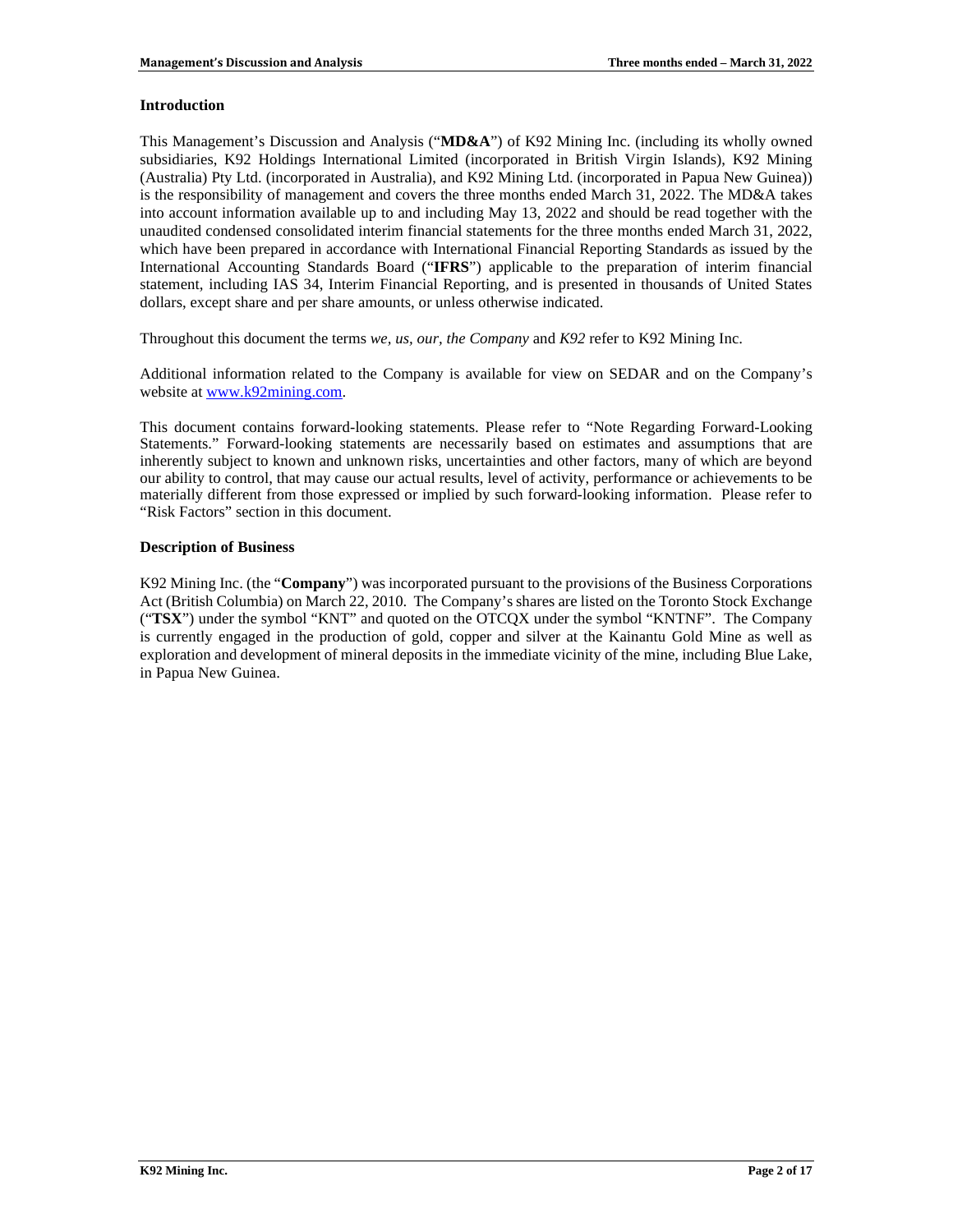### **Summary of Key Operating and Financial Results**

|                                                          |                              | Three months | Three months |
|----------------------------------------------------------|------------------------------|--------------|--------------|
| (in thousands of United States Dollars, except           |                              | ended March  | ended March  |
| per share amounts)                                       |                              | 31, 2022     | 31, 2021     |
| <b>Operating data</b>                                    |                              |              |              |
| Ore mined                                                | t                            | 100,124      | 55,883       |
| Ore processed                                            |                              | 99,611       | 73,221       |
| Feed grade                                               | g/t                          | 8.3          | 8.5          |
| Gold produced                                            | Oz                           | 24,152       | 17,774       |
| Gold equivalent produced <sup>1</sup>                    | Oz                           | 28,188       | 18,914       |
| Gold sold                                                | Oz                           | 26,471       | 21,879       |
| Cash costs per gold ounce sold <sup>2</sup>              | $\sqrt{$}$ /Oz               | 536          | 745          |
| All-in sustaining costs per gold ounce sold <sup>2</sup> | $\sqrt{$Oz}$                 | 788          | 1,038        |
| <b>Financial data</b>                                    |                              |              |              |
| Revenue                                                  | \$                           | 52,412       | 29,513       |
| Cost of sales                                            | \$                           | 22,535       | 20,907       |
| Net income                                               | \$                           | 14,082       | 2,188        |
| Cash flow from operating activities                      | \$                           | 27,330       | 28,731       |
| Cash, ending balance                                     | \$                           | 79,917       | 66,239       |
| Basic earnings per share                                 | $\frac{\text{S}}{\text{Sh}}$ | 0.06         | 0.01         |
| Diluted earnings per share                               | $S/\sh$                      | 0.06         | 0.01         |

#### **Performance Summary**

### *Operational – Three Months Ended March 31, 2022 ("Q1 2022")*

- <span id="page-2-0"></span>• **Gold production** growth of 36% totaling 24,152 gold oz or 28,188 gold equivalent ("**AuEq**") oz in Q[1](#page-2-2) 2022, compared to production of 17,774 gold oz or 18,914 AuEq oz in Q1 2021.<sup>1</sup>
- **Plant throughput** increased by 36% to 99,611 tonnes in Q1 2022, compared to 73,221 tonnes in Q1 2021. The Company achieved record monthly mill throughput in March 2022 of 1,219 tonnes per day ("**tpd**"), 11% above the Stage 2 Expansion target of 1,100 tpd, including 14 days exceeding 1,300 tpd.
- **Mined plant feed** increased by 79% to 100,124 tonnes in Q1 2022, compared to 55,883 tonnes in Q1 2021.
- <span id="page-2-1"></span>• Cash costs averaged \$536 per gold ounce in Q1 [2](#page-2-3)022 versus \$745 per gold ounce in Q1 2021.<sup>2</sup> The decrease in cash costs was primarily due to the successful ramp-up of the 400K tonnes per annum expansion allowing the Company to achieve better economies of scale and a 21% increase in gold oz sold from 21,879 oz Au in Q1 2021 to 26,471 oz Au in Q1 2022.
- **All-in sustaining costs** averaged \$788 per gold ounce in Q1 2022 versus \$1,038 per gold ounce in Q1 [2](#page-2-1)021 as a result of the lower cash costs noted above.<sup>2</sup>
- The Kainantu mine continues to operate during the COVID-19 pandemic, with a significant focus on health, safety and risk mitigation.

<span id="page-2-2"></span><sup>1</sup> Gold equivalent calculated based on gold \$1,879 per ounce (2021 - \$1,800), silver \$24 per ounce (2021 - \$25) and copper \$4.53 per pound (2021 - \$4.35).

<span id="page-2-3"></span><sup>2</sup> Non-IFRS – the definition and reconciliation of these measures are included in the non-IFRS performance measures section of this MD&A.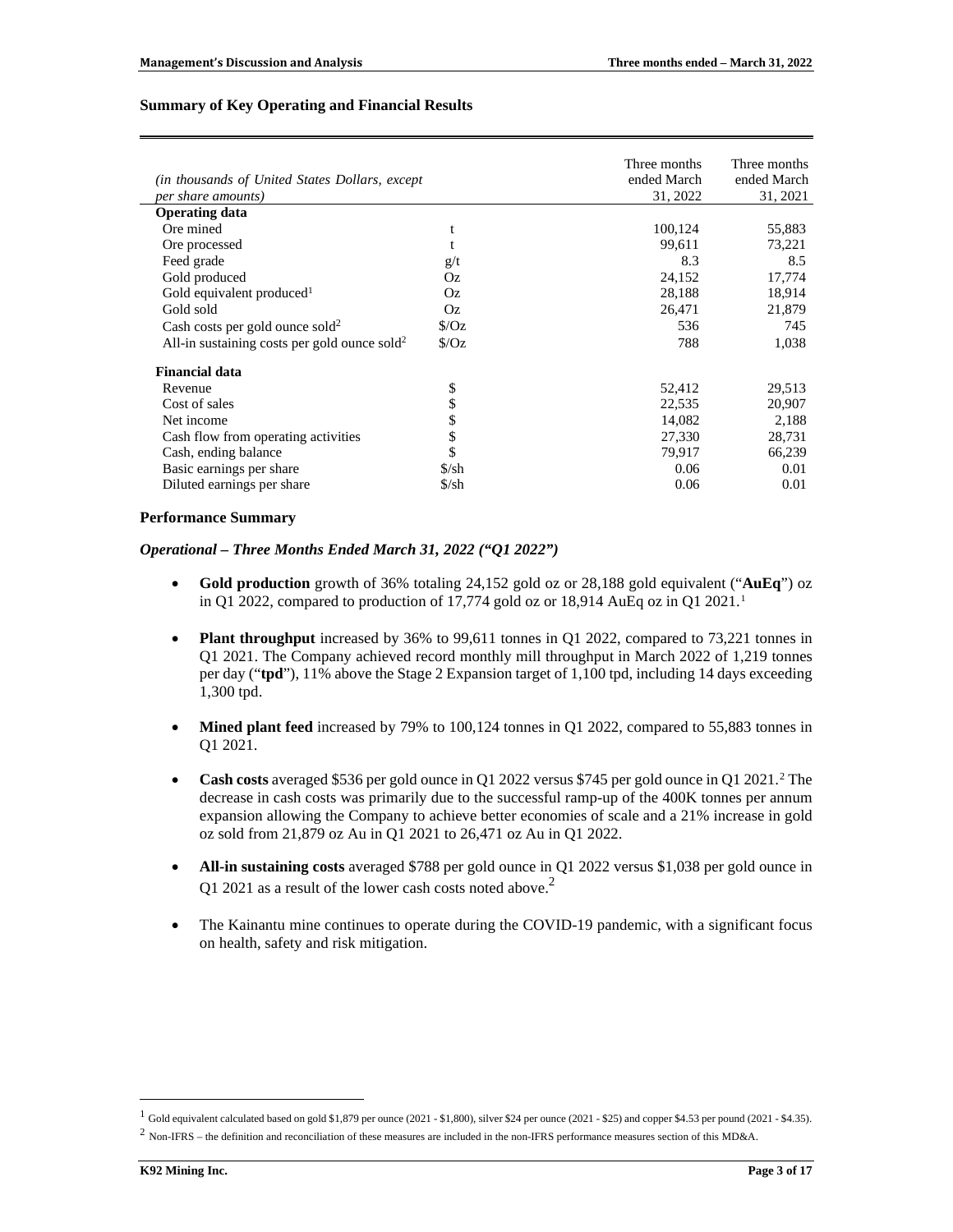### *Financial – Q1 2022*

- **Revenue** of \$50.4 million in Q1 2022 compared to \$37.9 million in 2021, before pricing and quantity adjustments. Net revenue of \$52.4 million in Q1 2022 compared to \$29.5 million in Q1 2021, which includes pricing adjustments to the fair value of settlement receivables. Sales of gold in concentrate increased by 21% to 26,471 oz in Q1 2022 from 21,879 in Q1 2021 resulting in \$8.0 million in higher revenues, average payable gold prices increased by 2% to \$1,769/oz in Q1 2022 from \$1,735/oz in Q1 2021 resulting in \$0.9 million in higher revenues and an increase in by-product revenue (including treatment charges) resulting in \$[3](#page-3-0).6 million in higher revenues.<sup>3</sup>
- **Record cash position** of \$79.9 million at March 31, 2022 compared to \$71.3 million at December 31, 2021. In Q1 2022, the Company spent \$9.0 million in expansion capital (2021 - \$4.7 million). [4](#page-3-1)
- **Operating cash flow** (prior to working capital adjustments) of \$22.7 million in Q1 2022 compared to \$7.7 million in Q1 2021.
- **Gross margins** before (after) pricing adjustments of 55% (57%) in Q1 2022 compared to 45% (29%) in Q1 2021. [5](#page-3-2)
- **EBITDA** of \$[2](#page-2-1)7.2 million in Q1 2022 compared to \$8.0 million in Q1 2021.<sup>2</sup>
- **Income tax payments** of \$8.2 million were paid by the Company to the government of Papua New Guinea subsequent to March 31, 2022.

### *Expansion – Q1 2022*

- On February 23, 2022, announced results from the updated resource estimate completed on the Kora deposit with Measured and Indicated Resources of 2.1 million oz at 9.20 g/t AuEq and Inferred Resources of 2.5 million oz at 9.48 g/t AuEq. The increase in the resource estimate was achieved after net mining depletion of 348 kt at 16.33 g/t AuEq or 182 koz AuEq from the previous resource estimate. The Kora deposit remains open along strike and at depth.
- On February 23, 2022, announced results from the maiden resource estimate of the Judd deposit with Measured and Indicated Resources of 0.13 million oz at 11.00 g/t AuEq and Inferred Resources of 0.18 million oz at 5.66 g/t AuEq. The resource is net of mining depletion of 64 kt at 12.2 g/t AuEq or 25 koz AuEq. The Judd deposit remains open in all directions.
- After completion of the infill drilling program at Kora, exploration is now almost entirely focused on resource growth, with up to 11 drill rigs operating at Kora, Kora South, Judd South and the Blue Lake Porphyry.
- Progressed on the Stage 2A Expansion to increase throughput to 500,000 tonnes per annum ("tpa") from 400,000 tpa with an estimated capital cost of \$2.5 million and full commissioning anticipated to commence in Q3 2022. The expansion is expected to further drive economies of scale, increase production, and strengthen the Company's ability to self-fund the Stage 3 Expansion.
- Continued work on the Stage 3 Feasibility Study which is planned for completion mid-2022. The Company incurred \$0.6 million in costs related to the Feasibility Study during the three months ended March 31, 2022.

<span id="page-3-0"></span><sup>3</sup> Average payable gold price is calculated by the average finalized gold price during the period multiplied by the payable percentage under the off-take agreement.

<span id="page-3-1"></span><sup>&</sup>lt;sup>4</sup> Expansion capital is calculated as the costs associated with the twin incline expansion and other expansion costs where these projects are anticipated to increase future production.

<span id="page-3-2"></span><sup>5</sup> Non-IFRS performance measure. Gross margin before pricing adjustments is calculated using earnings from operations excluding pricing adjustments divided by revenue excluding pricing adjustments.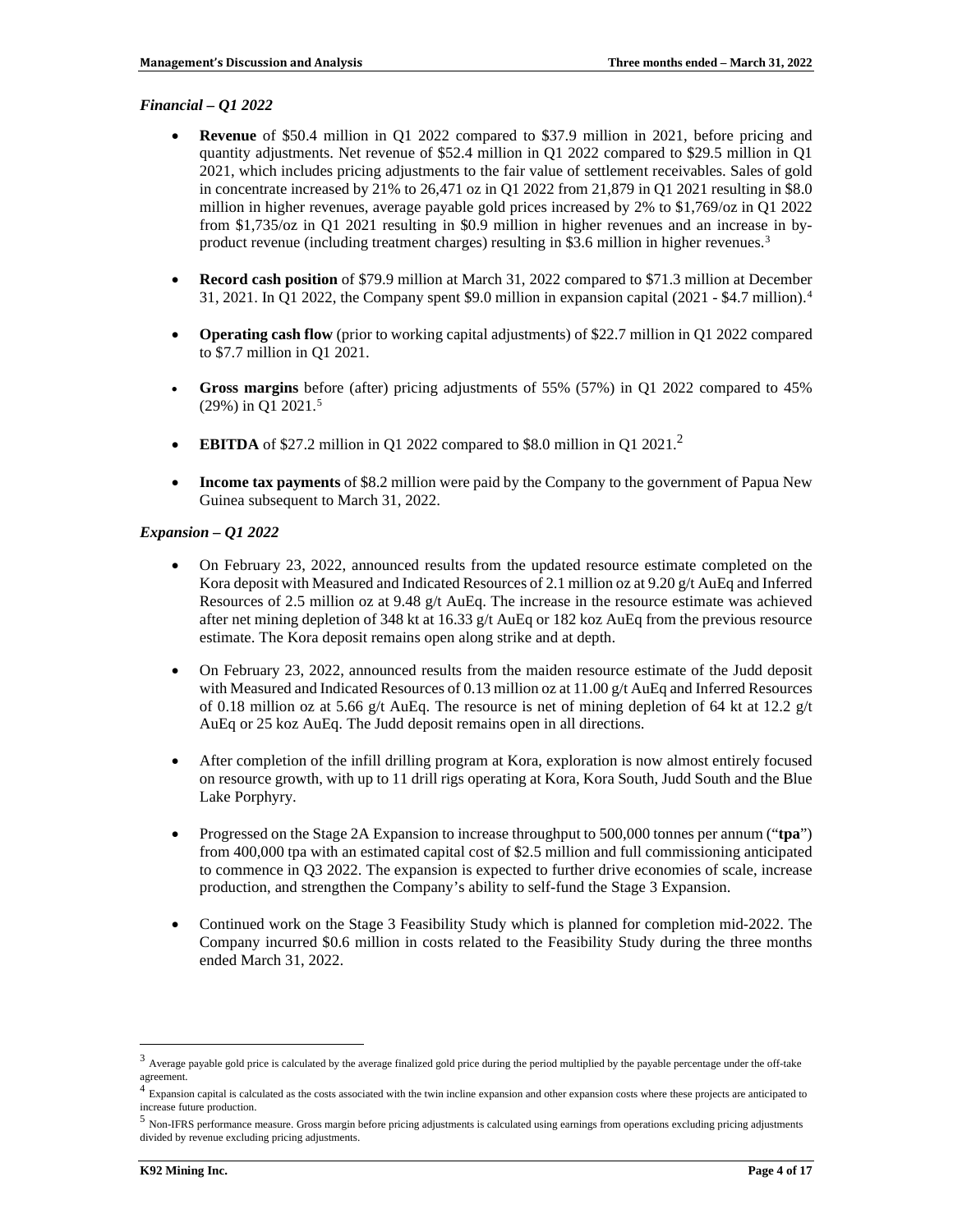## *Corporate – Q1 2022*

• Reduced exposure to gold price fluctuations during the provisional pricing period (the "**Quotational Period**") with the Company's off-taker by entering into short-term commodity contracts with a total of 32,051 gold oz hedged at March 31, 2022. The Company currently hedges out three months to cover fluctuations during the Quotational Period. The Company recognized a \$1.5 million loss on derivative instruments during the three months ended March 31, 2022 related to these short-term commodity contracts.

## **Last 4 Quarters of Production Data**

|                                  |               |                  | 2021      |           | 2022      |         |
|----------------------------------|---------------|------------------|-----------|-----------|-----------|---------|
|                                  |               | <b>Ouarter 2</b> | Ouarter 3 | Quarter 4 | Ouarter 1 | Total   |
|                                  |               |                  |           |           |           |         |
| Tonnes processed                 |               | 75,667           | 87,621    | 99,713    | 99,611    | 362,612 |
| Feed grade Au                    | g/t           | 10.3             | 9.0       | 11.2      | 8.3       | 9.7     |
| Feed grade Cu                    | $\%$          | 0.76             | 0.48      | 0.51      | 0.76      | 0.62    |
| Recovery (%) Au                  | $\frac{0}{0}$ | 88.3             | 86.1      | 92.8      | 90.9      | 89.7    |
| Recovery (%) Cu                  | $\frac{0}{0}$ | 87.2             | 87.2      | 92.9      | 91.1      | 89.8    |
| Metal in concentrate produced Au | 0Z            | 22,153           | 21,908    | 33,220    | 24,152    | 101,433 |
| Metal in concentrate produced Cu | t             | 498              | 364       | 475       | 692       | 2,029   |
| Metal in concentrate produced Ag | 0Z            | 14.914           | 19.736    | 28,218    | 28,142    | 91,010  |
| Gold equivalent oz produced      | 0Z            | 25,015           | 24,121    | 36,145    | 28,188    | 113,469 |

## **COVID-19 Update**

In March 2020, the World Health Organization declared a global pandemic related to COVID-19. In response to the health risks associated with COVID-19, the Company implemented a comprehensive COVID-19 Management Plan, which addresses issues including occupational health, hygiene and safety, business continuity, travel, supply chain, statutory compliance, communications, testing, risk assessment and contingency planning.

Under the COVID-19 Management Plan, the Company has established a government recognized testing lab facility utilizing qualified medical personnel on site; established quarantine and isolation facilities for incoming staff; and implemented enhanced hygiene, disinfecting and training systems and procedures. A considerable focus is on health and safety and risk-mitigation.

Additional controls were implemented in the past year, requiring COVID-19 testing prior to travel to site, in addition to testing on arrival at site. A focus has also been supporting government efforts at a national, provincial and local level through the \$0.4 million COVID-19 Assistance Fund and a further \$0.3 million of assistance funding to the Eastern Highlands Province.

In addition to various control measures, the Company has made considerable progress increasing our resiliency through vaccinations of our expatriate and PNG national workforce. The Company is in close communications with the provincial and national health authorities of Papua New Guinea and the Government of Australia, in addition to communications with the Papua New Guinea Chamber of Mines and Petroleum to deliver an effective pandemic response.

The Kainantu Gold Mine has continued to operate through the pandemic; however, COVID-19 has had a significant impact on site operations resulting in decreased production and an increase in costs; and it is expected to have an ongoing impact.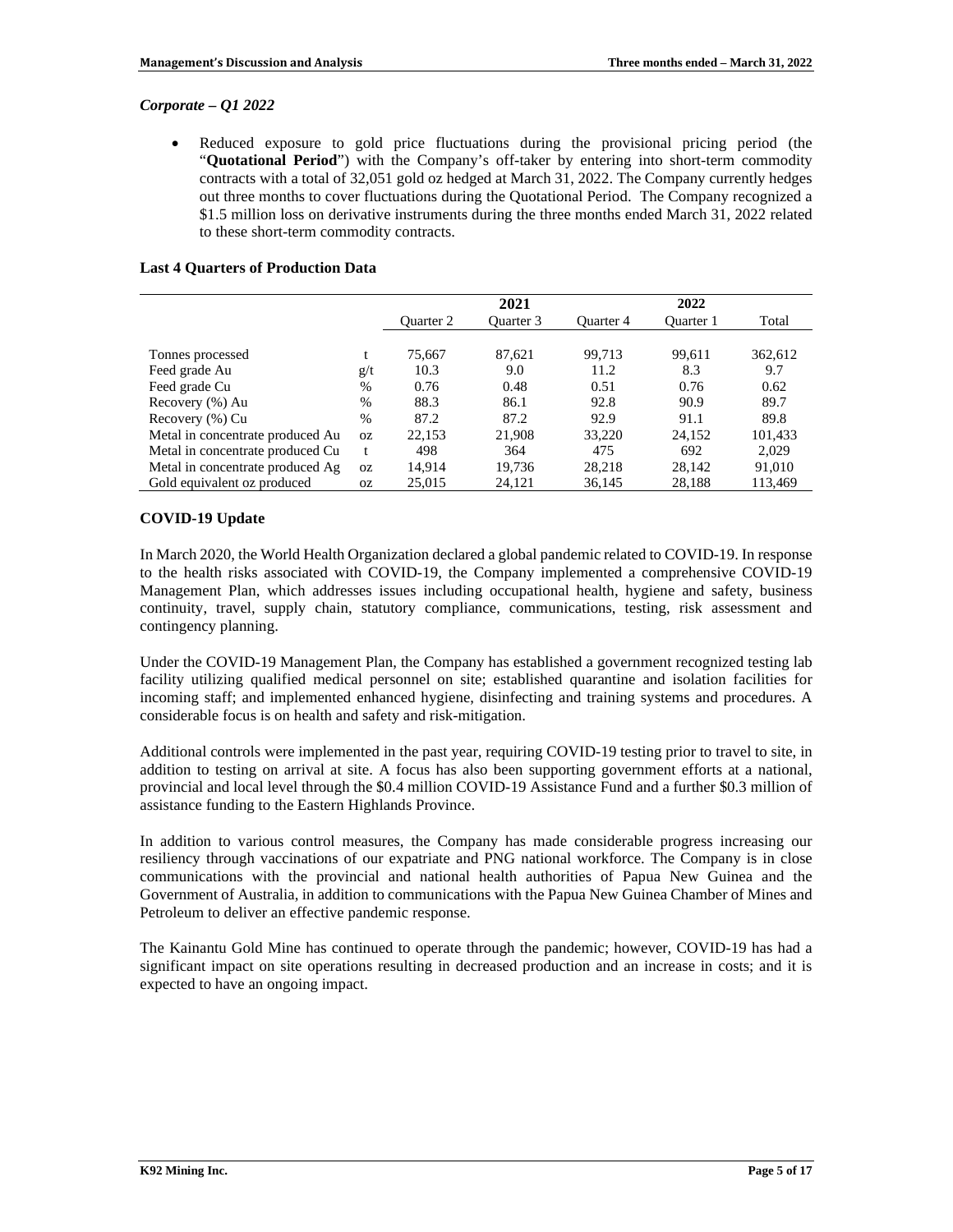### **2022 Operational Outlook**

- Gold equivalent production between 115,000 and 140,000 oz.
- Cash costs between \$560-\$640 per ounce gold and all-in sustaining costs between \$890-\$970 per ounce gold.
- Exploration costs between \$12-\$15 million.
- Growth capital costs between \$41-\$47 million, which includes the ongoing twin incline development.

## **Operations**

The Company holds the mining rights to Mining Lease 150 ("**ML 150**") that is due to be renewed on June 13, 2024.

During Q1 2022, the Company produced 24,152 oz of gold, 1,524,827 pounds of copper and 28,142 oz of silver, or 28,188 AuEq oz.

During the first quarter, Kainantu delivered its second consecutive quarter at the targeted Stage 2A Expansion run-rate throughput, processing 99,611 tonnes. Mine performance was also strong, exceeding mill throughput, with 100,124 tonnes of total mill feed mined.

Importantly, in March 2022, the mill delivered a monthly average throughput record of 1,219 tpd, significantly exceeding the Stage 2A Expansion target of 1,100 tpd. Mill throughput exceeded 1,300 tpd for 45% of the days (14 days) during the month of March, continuing to demonstrate much higher throughput rates than the Stage 2A Expansion design.

Mine productivity was impacted by delays being experienced in the delivery of underground mobile equipment as a result of the ongoing challenges in the global supply chain. A new twin boom jumbo, 45 tonne truck and 17 tonne loader were all due for delivery at the beginning of Q1 2022; however, the jumbo arrived in late Q1 2022, while the truck and loader only arrived in PNG in early April 2022. The equipment all arrived already commissioned and is expected to provide an immediate boost to mine productivity and development.

During Q1, 2022, long hole stoping continued to perform to the design, with operations focused on Kora's K1 and K2 veins, and Judd's J1 Vein for a total of 8 levels mined. Mining of Kora was conducted on the 1150, 1170, 1225, 1245, 1265 and 1285 levels, and Judd on the 1235 and 1285 levels. Development on Judd along the 1285 level will establish the next series of long-hole stoping panels that is planned to commence mining in the second quarter of 2022.

The operation delivered head grades of 8.3 g/t gold, 0.76% copper and 11.5 g/t silver (9.7 g/t AuEq) in Q1, 2022. Gold grades were below budget as development had not yet opened up higher grade stoping areas that were scheduled for March and will now be mined in the second quarter of 2022. Metallurgical recoveries averaged 90.9% for gold and 91.1% for copper during the quarter.

# **Capital Expenditure**

### *Stage 2A Expansion*

The Stage 2A Expansion to increase throughput from 400,000 tonnes per annum (1,100 tpd) to a nameplate of 500,000 tonnes per annum (1,370 tpd) has progressed (*see October 7, 2021 press release: K92 Mining Announces Stage 2A Expansion to Increase Throughput +25% to 500,000 Tonnes Per Annum at Kainantu Gold Mine*). The new filter press has been installed and is operational, the additional TC-1000 secondary crusher arrived in late Q1 2022 and planned for installation in Q2 2022, and the new flotation tanks are scheduled to arrive in the second half of 2022 when commissioning of the expanded plant will commence. The plant expansion is estimated to cost \$2.5 million.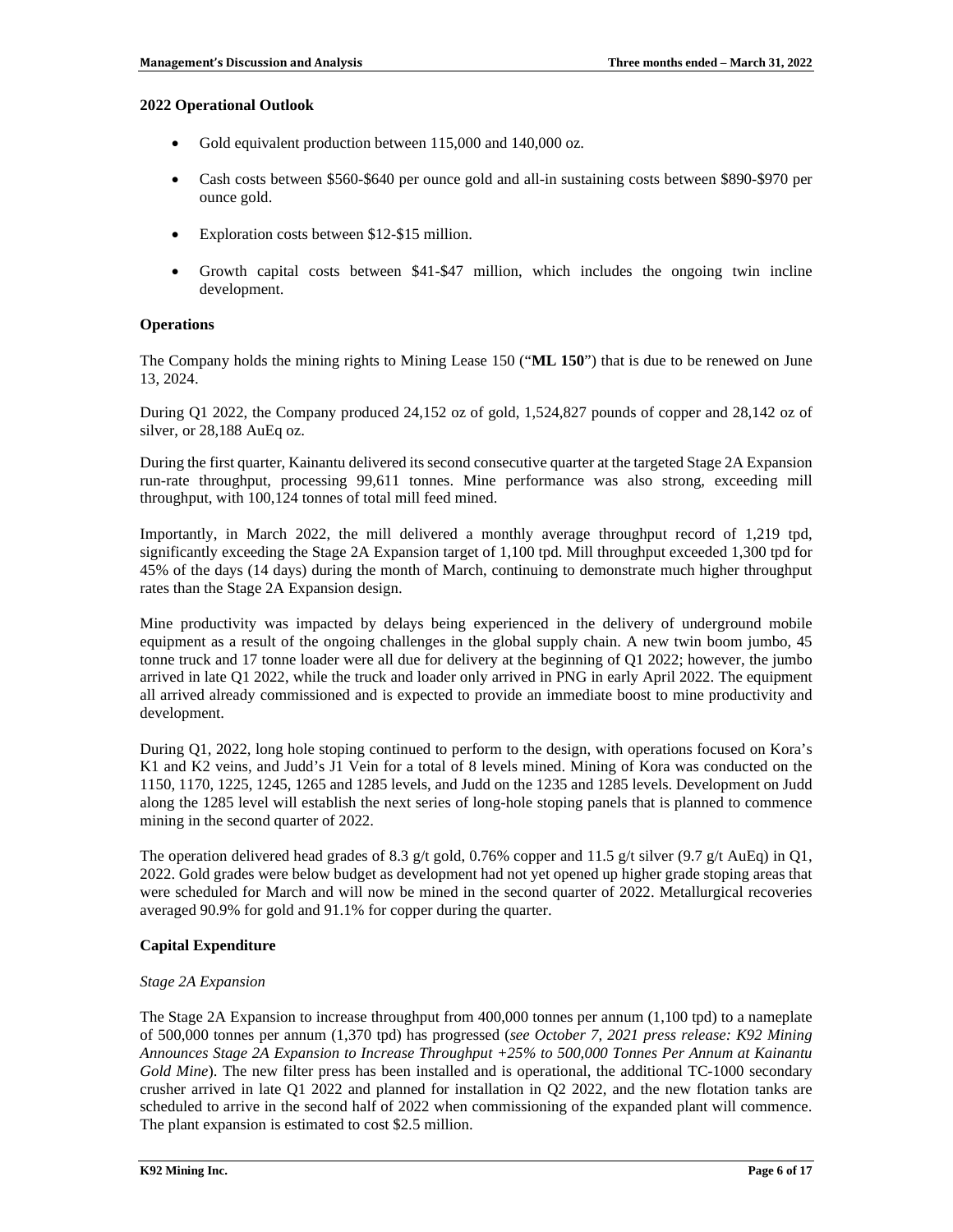### *Twin Incline*

Twin incline development advancement has continued to progress well, with metres developed exceeding budget by 15% in Q1 2022. The  $#2$  (6m x 6.5m) incline has now advanced a total of 1,010 metres and the #3 (5m x 5.5m) incline has now advanced a total of 1,063 metres as of March 31, 2022.

This large capital project will provide the major mine access infrastructure for increased production capability required for a Stage 3 Expansion and potentially beyond to further expansions.

## **Exploration**

### *Underground grade control and exploration*

## *Kora Deposit*

The Company continued its exploration diamond drilling program from underground using six drill rigs at the Kora and Judd deposits. All drill rigs are Company owned. A total of 28 drill holes have been completed into the Kora Vein System, since those used in the Mineral Resource Estimates dated January 2022. Drilling density is suitable for both resource definition and expansion. The updated mineral resource estimate (both Kora and Judd) is now being used as the basis for the Stage 3 Feasibility Study.

Please see the Company's news release, dated December 8, 2021, '*K92 Mining Announces Latest High-Grade Underground drill results at Kora, Including Step-Out Drilling to South and North'* for the most recent results from the underground exploration program.

Please see the Company's news release dated February 23, 2022, *'K92 Mining Reports Significant Resource Upgrade at High-Grade Kora Deposit and Maiden Judd Resource Estimate'*.

### *Judd Vein System*

The Judd Vein System at the Kainantu gold mine continues to be explored. The System is sub parallel in orientation to the Kora Vein System and is located approximately 90 to 150m east of Kora within the mining lease. Mineralization is like Kora and is composed of Au-Cu-Ag sulphide veins of Intrusion Related Gold Copper (IRGC) affinity. To date, four known veins have been recorded at the Judd Vein System. The veins remain open at depth, up-dip, along strike in both directions and only a fraction of the +2,500m strike length has been drilled.

The Company continued its underground drill program testing the Judd Vein System. The focus of drilling is the J1 vein, with some holes continuing deeper testing the J2 to J4 vein targets. The latest drill results were included in the press release dated August 30, 2021: *K92 Mining Announces High-Grade Judd Vein System Drilling Results, Including 8.51m AT 49.93 g/t AuEq and 3.70m at 53.63 g/t AuEq*. Since the Maiden Judd, January 2022 Mineral Resource Estimate a total 25 additional holes have been drilled from underground.

As reported previously, drive development has been performed on J1 at 1235 and 1265 Levels. The latest drive development results were released on October 27, 2021 titled, *"K92 Mining Announces High Grade Judd 1265 Level Development Results - Total Strike Extension of 211 Metres Averaged 21.69 G/T AuEq at 3.9 Metre J1 Vein Width"*. J1 drive development at the 1285 level was commenced over the period and has achieved 110m in length.

### *Surface Exploration*

Drilling continued at Kora South (EL470), designed to test for southern extensions of the Kora and Judd lodes being mined on ML150. Ongoing drilling demonstrates that these mineralized structures continue well into adjacent EL470. A major drilling campaign was completed at Blue Lake/Kotampa (EL470), with approximately 200m spaced holes drilled through the mineralized shell.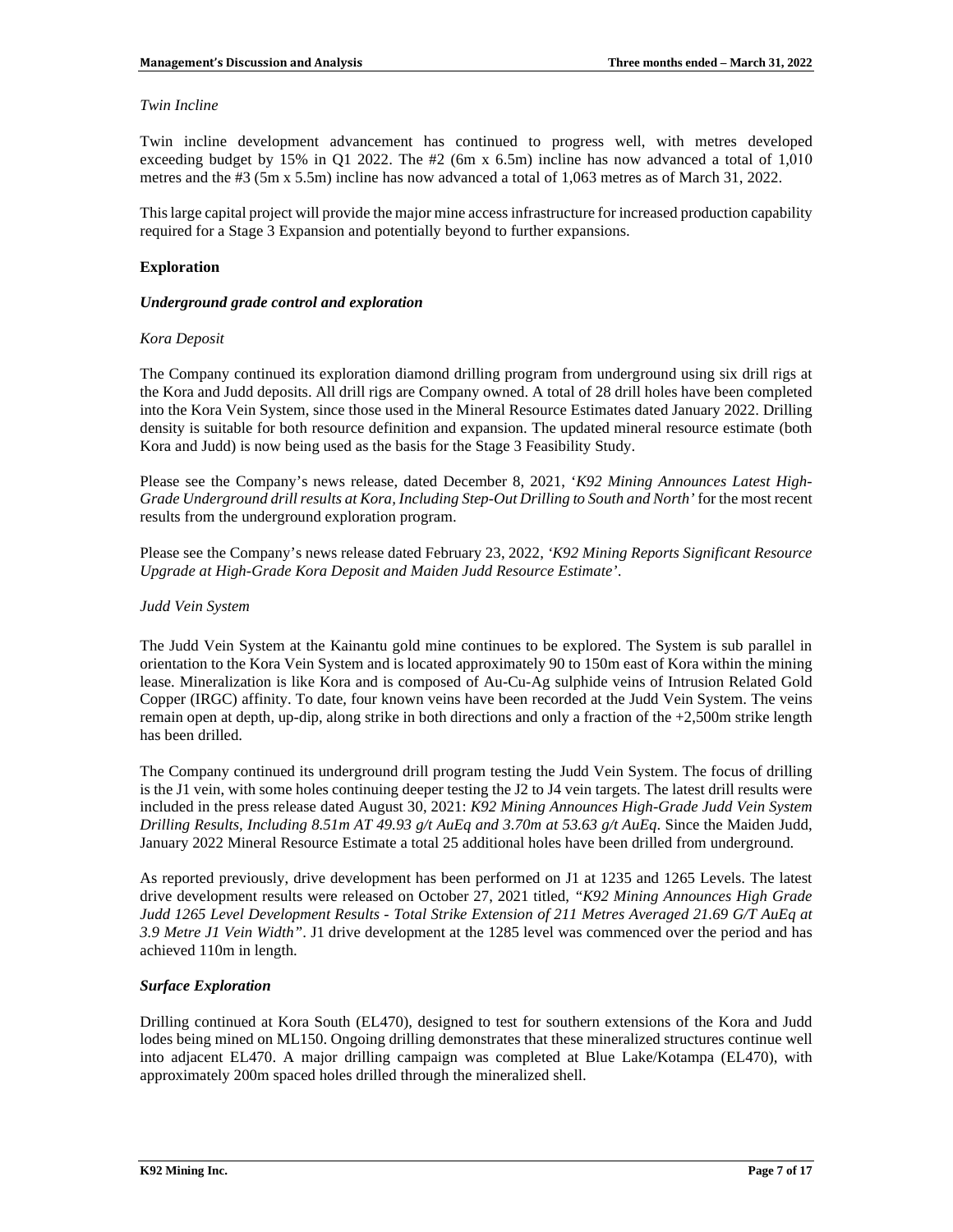A total of 2,942.0m were drilled from surface during Q1 2022. Regional geochemical sampling and mapping continued at both Yarr Tree (EL2619) and Kora South (EL470), with the objective to outline areas for followup work and to assist with defining the Kora and Judd structures at surface.

3D inversions of the EM geophysics were finalized, following the completion of the helicopter-borne MobileMT electromagnetic and magnetic survey, over the entire  $\sim 830 \text{ km}^2$  property. An excellent correlation between known mineral deposits and conductive bodies has been recognized. Most notably, the results demonstrate an extensive untested potential strike length to Kora-Kora South and Judd-Judd South vein systems beyond the A1 Porphyry to the southeast for several kilometres. In addition to the vein targets, known mineralized porphyries were highlighted by geophysics, including A1, Blue Lake, Tankaunan and Timpa. Multiple new vein and porphyry targets on all licenses have also been identified.

## *Blue Lake/Kotampa Prospect (EL470)*

Two drill rigs were in full utilization at Blue Lake during Q1 2022, with a total of 1,603.5m drilled. Three drill holes were completed (KTDD0024, KTDD0025 and KTDD0026), all to depths of just over 1,000m. All targeted extensions of the mineralized potassic zone, intersected in several drill holes, most prominently in KTDD0018.

The Blue Lake drill program has defined a substantial Au-Cu-Mo mineralized shell (approximately 1000 x 500 x 400m), hosted in diorite and latite intrusives, beneath or proximal to a prominent silica-clay cap. Finely disseminated chalcopyrite is ubiquitous within the mineralized carapace, while vein chalcopyrite, together with bornite, are most prevalent in the inner core, characterized by potassic alteration (biotite-Kspar).

Drilling at Blue Lake has now yielded detailed geological and geochemical information at approximately 200m spacing through the mineralized porphyry system. The porphyry remains open to the south-east and at depth.

## *Kora South Surface Exploration (EL470)*

Drilling in EL470 outside of ML150 at Kora South, to the south of the Mining Lease, has yielded significant results, which were the subject of a recent press release (*see February 16, 2022 press release: K92 Mining Announces High Grades, Record Thicknesses From Maiden Surface Step-Out Drilling Results at Kora South and Judd South, Airborne Geophysics Defines Extensive New Targets*). The first two drill holes, KUDD0001 and KUDD0002, defined multiple intersections, representing both Kora (K1, K2 and K3) and Judd lodes (J1 and J2), as well as a previously unknown vein, located approximately 75m to the east of Judd.

Results from KUDD0001 included 15.25m at 15.87 g/t gold equivalent (13.23 g/t Au, 15 g/t Ag and 1.53%) Cu) from the J1 Vein and 2.90m at 8.52 g/t AuEq (5.41 g/t Au, 16 g/t Ag and 1.81% Cu) from the J2 Vein. This hole was terminated early, before reaching Kora South due to loss of the hole while drilling. KUDD0001 also discovered a significant mineralized dilatant zone at Judd South of 66.55m at 5.02 g/t AuEq or 3.65 g/t Au, 9 g/t Ag and 0.78% Cu, which includes the J1, J2 Veins and potentially the J3 vein. KUDD0001 also intersected a previously unknown vein, located ~75 m East of Judd South, recording 3.45m at 10.36 g/t AuEq or 10.09 g/t Au, 20 g/t Ag and 0.01% Cu. Prior K92 and historical drilling had not drilled this far east of Judd / Judd South.

KUDD0002 recorded multiple intersections at Kora South and Judd South including 6.20m at 17.26 g/t AuEq or 1.62 g/t Au, 151 g/t Ag and 8.56% Cu from K2 Vein; 0.93m at 36.39 g/t AuEq or 0.06 g/t Au, 93 g/t Ag and 21.88% Cu from the K1 Vein; 5.00m at 7.99 g/t AuEq or 4.67 g/t Au, 47 g/t Ag and 1.70% Cu from K3 Vein; 0.9 m at 15.43 g/t AuEq or 14.32 g/t Au, 39 g/t Ag and 0.39% from J1 Vein, and; 1.3m at 16.63 g/t AuEq or 16.60 g/t Au and 0.01% Cu from J2 Vein. KUDD0002 discovered a significant mineralized dilatant zone at Kora South recording 35.90m at 5.98 g/t AuEq or 1.42 g/t Au, 47 g/t Ag and 2.48% Cu, which includes the K2 and K3 Veins.

A total of 1,338.5m were drilled at Kora South during Q1, 2022, from the completion of KUDD0002 and KUDD0003. KUDD0004 was abandoned at 68.4m, as a result of geotechnical instability (landslip) proximal to the drill pad. KUDD0005 is ongoing.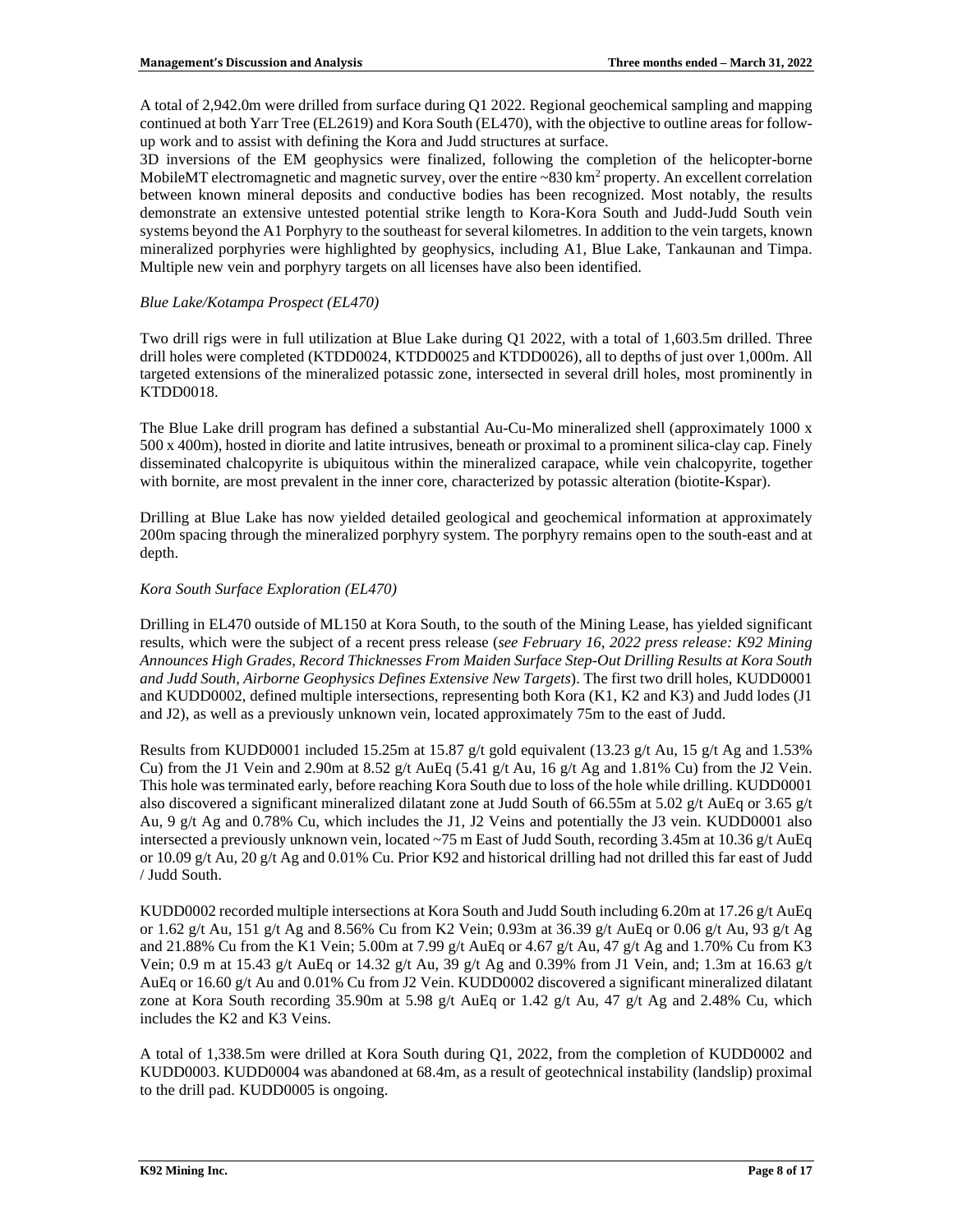Drilling at Kora South was initiated with a single rig but was expanded to two rigs in March 2022. A third rig has commenced drilling in April 2022.

## *Qualified Persons*

K92 Mine Geology and Mine Exploration manager, Andrew Kohler, PGeo, a qualified person under the meaning of Canadian National Instrument 43-101 – Standards Disclosure for Mineral Projects ("**NI 43-101**"), has reviewed and is responsible for the technical content in the underground grade control and exploration section of the MD&A. Data verification by Mr. Kohler includes significant time onsite reviewing drill core, face sampling, underground workings, and discussing work programs and results with geology and mining personnel.

K92 Vice-President of Exploration Chris Muller, PGeo, a qualified person under the meaning of NI 43-101, has reviewed and is responsible for the technical content in the surface exploration sections of this MD&A. Data verification by Mr. Muller includes significant time on site reviewing drill core, soil and outcrop sampling, artisanal workings, as well as discussing work programs and results with geology personnel and external consultants.

# **Community Relations**

The Company continues to work towards completing the outstanding review of the existing Memorandum of Agreement ("**MOA**"), which has suffered repeated delays outside of the control of the Company or the Bilimoia Interim Landowners Association (BILA), most recently due to the COVID-19 pandemic. The MOA underpins the relationship between the Company, the Community and Government and sets out commitments from the various parties.

In July 2020, the Company had a formal MOA meeting involving the Bilimoian landowners, the State, and the Provincial Government. Attending the meeting were representatives from the 10 clans within ML150, the PNG Mining Minister, the Managing Director of the Mineral Resources Authority of PNG and the Provincial Governor. In principle, the parties agreed on a revised MOA, subject to final review, with the expectation that the revised MOA will be finalized in 2022.

The Company is currently working on a number of community programs, including: establishing freshwater systems for local communities, performing extensive work on maintenance and upgrading of district roads, providing funding for a medical clinic including a nurse and medicines, refurbishing and performing maintenance on other medical clinics, refurbishment of a number of schools in the community, and launching an agricultural livelihood and training program with the purpose of providing greater nutritional knowledge to the local community. In addition, the Company has organized and funded an adult literacy program since 2019. In December 2021, 96 adults from local villages, ranging in age from 21 to 75 years of age, graduated from the program. The program was successful despite challenges posed by COVID-19 as the Company's literacy teachers were able to run the program directly in the local villages.

The Company has created multiple business opportunities for communities to benefit from the operation of the mine. These include four major joint venture contracts between the communities and PNG companies for the provision of services as well as numerous smaller contracts with local communities. The major contracts include Catering and Camp Management, Security, Road Transportation and Ancillary Mobile. During the three months ended March 31, 2022, these contracts earned \$5.4 million supporting the local community.

The Company provides scholarships to support children from landowners to undertake studies at postsecondary institutions. In 2021, a total of 50 scholarships were provided to students from local communities. In addition, the Company signed an Agreement with the University of Technology in Lae, PNG covering areas of mutual benefit including financial support for the university, work experience for students and undergraduates, technical cooperation and project generation. The Company also provides annual prizes for the top third year students in Geology, Mining and Metallurgy nationally, with the recipients receiving substantial scholarships covering their final year.

The Company has supported government efforts towards COVID-19 at a national, provincial and local level through the PGK1.5 million (US\$0.45 million) COVID-19 Assistance Fund which included PGK0.5 million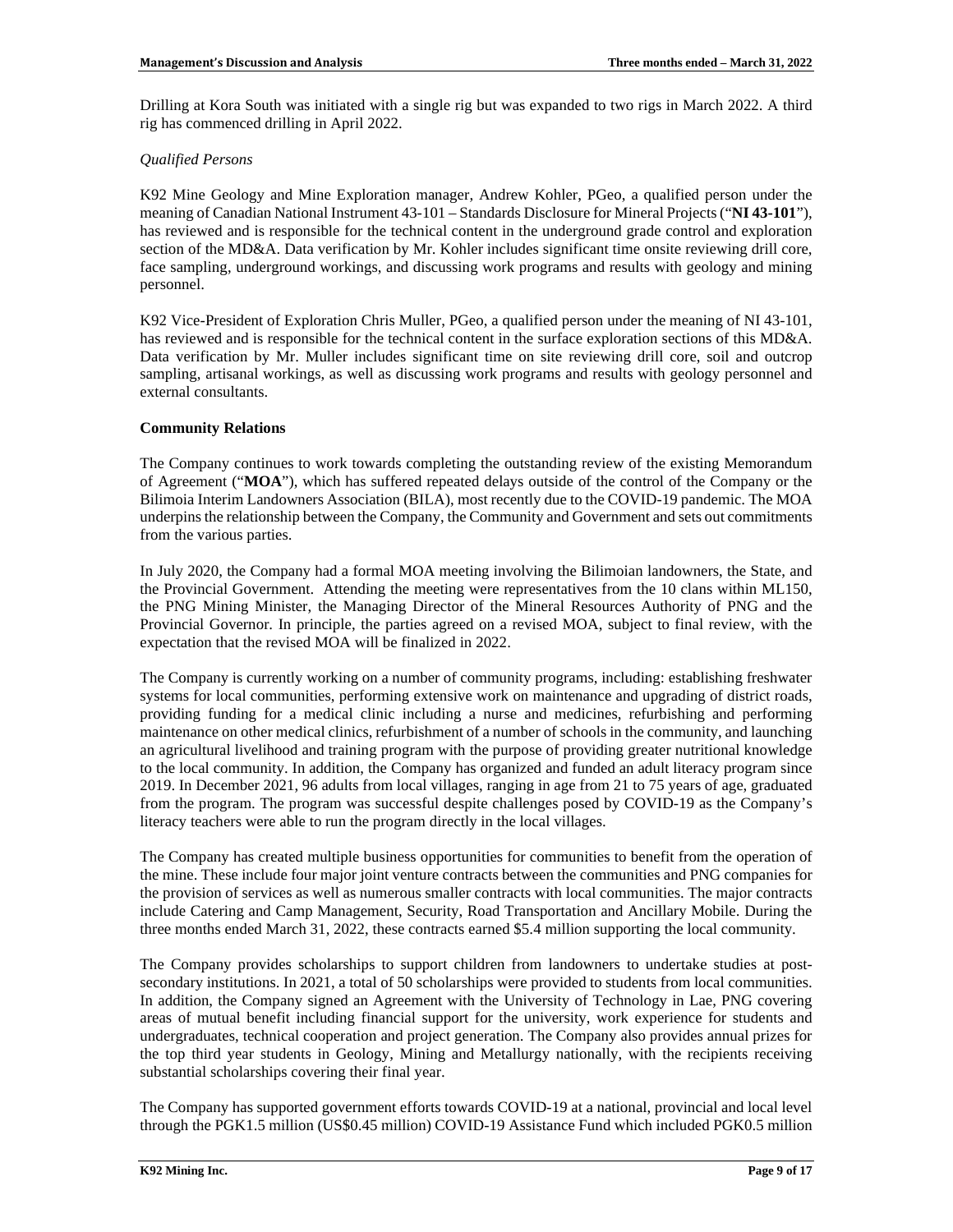(US\$0.13 million) worth of COVID-19 health accessories to Papua New Guinea's national government. The Company has also provided a further PGK1.0 million (US\$0.3 million) of additional assistance funding to the Eastern Highlands Province.

## **Sustainability**

On October 20, 2021, the Company published its 2020 Sustainability Report – which outlined the environmental, social and governance ("**ESG**") practices and performance of the Company. See the "2020 Sustainability Report" filed on the Company's website. The Company plans to publish the 2021 Sustainability Report mid-2022.

The following summarizes the ESG highlights in the 2020 Sustainability Report:

- **95%** of workforce are PNG Nationals with priority hiring from local communities.
- **85% increase in total community investment** from US\$655,000 to US\$1.2 million.
- **Top 3% safety record in the Australasia region** with one lost time incident (LTI).
- Major corporate taxpayer in PNG with first instalment paid in July 2020, only ~2 years after declaring commercial production.
- **1.5 million PGK (US\$0.45 million) COVID-19 Assistance Fund created** supporting Papua New Guinea National Government, Eastern Highlands and Morobe Provincial Governments and local communities to respond to the COVID-19 pandemic.
- **Agreement in Principle on a revised Memorandum of Agreement** covering the Kainantu Gold Mine operation.
- **10 million tree program participant** supporting Papua New Guinea's goal of planting one million new trees a year for ten years.
- **Strong COVID-19 resiliency** through successful implementation of hygiene distancing, testing and quarantine measures in addition to on-site medical staff to protect the health and safety of our workforce and local communities. Vaccination programs commenced on site in 2021.
- **Access to clean water expanded** to another local community in 2020, ending generations of loading and carting water almost 2km to their communities.
- **Developing business and empowering women** through Sustainable Agriculture Livelihoods program, employing 75% women and successfully growing new types of crops in the lowlands.
- **1.0 million PGK (US\$0.3 million) contribution to new market in Kainantu** to support regional commerce.
- **63% of expenditures locally procured since start of operations,** supporting the development of long-term sustainable businesses.
- **Strong commitment to education,** including 50 tertiary education scholarships, financial assistance to the University of Technology in Lae, PNG, work experience to students and recent graduates, and assisting parents in local communities with primary education enrolment fees.

In addition, the Company is also continuing to push forward on several ESG initiatives, including a review of the Company's corporate governance and policies as well as alignment with the Task Force of Climaterelated Disclosures ("**TCFD**") recommendations.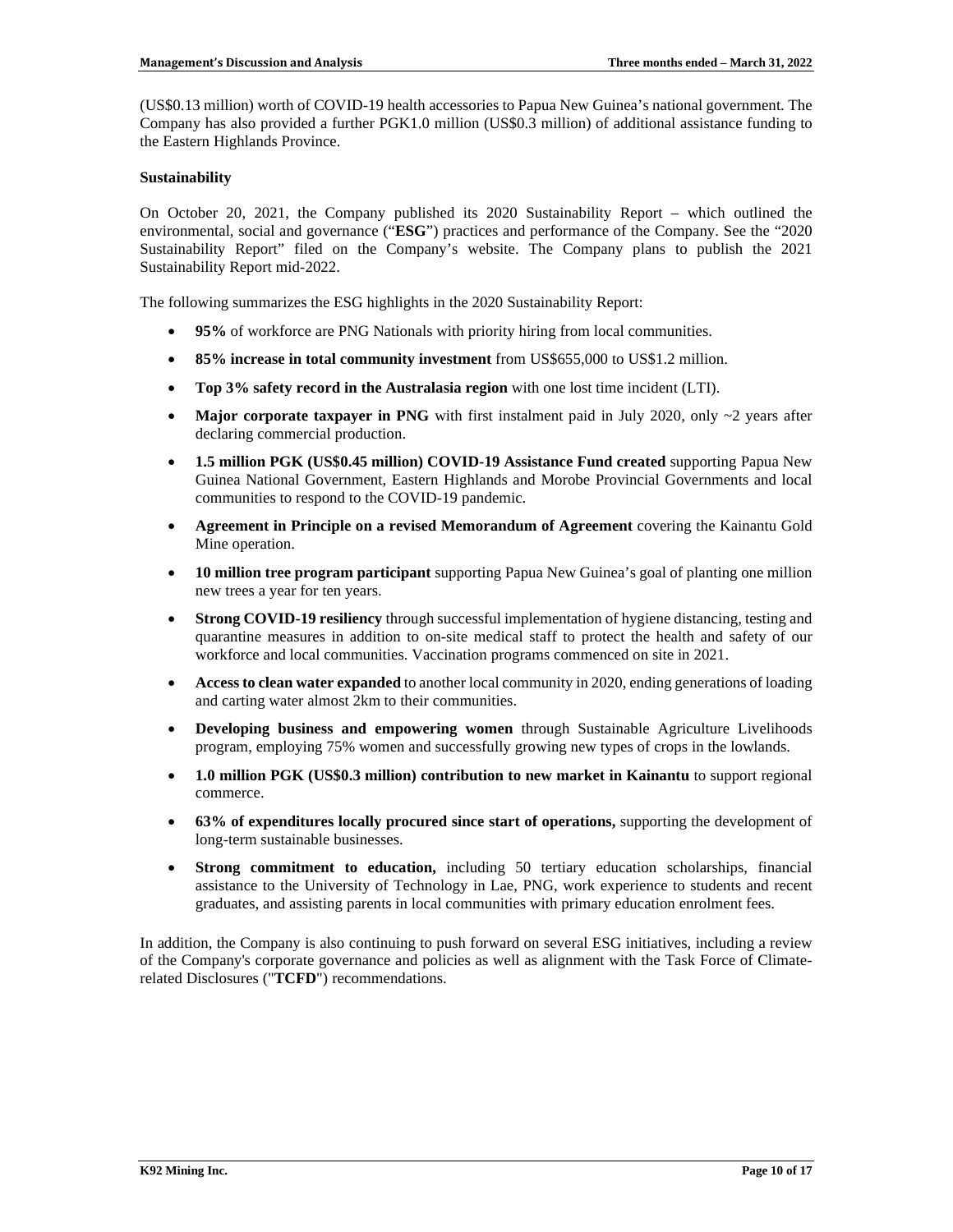# **Summary of Quarterly Results**

The following table summarizes the last 8 quarters of the Company.

|                                                | March 31,     | December      | September     | June $30$ ,   |
|------------------------------------------------|---------------|---------------|---------------|---------------|
|                                                |               |               |               |               |
| (in thousands of United States Dollars, except | 2022          | 31.2021       | 30, 2021      | 2021          |
| <i>per share amounts</i> )                     | (Unaudited)   | (Unaudited)   | (Unaudited)   | (Unaudited)   |
| Total assets                                   | \$<br>298,784 | \$<br>273,023 | \$<br>231,698 | \$<br>224,875 |
| Working capital                                | 92,086        | 88,502        | 80,602        | 76,406        |
| Shareholders' equity                           | 242,650       | 225,136       | 206,533       | 197,819       |
| Revenue                                        | 52,412        | 53,925        | 35,370        | 35,518        |
| Net income                                     | 14,082        | 15,785        | 4.865         | 4,403         |
| Net income per share, basic                    | 0.06          | 0.07          | 0.02          | 0.02          |
| Net income per share, diluted                  | 0.06          | 0.07          | 0.02          | 0.02          |
|                                                |               |               |               |               |
|                                                | March 31,     | December      | September     | June $30$ ,   |
|                                                | 2021          | 31, 2020      | 30, 2020      | 2020          |
|                                                | (Unaudited)   | (Unaudited)   | (Unaudited)   | (Unaudited)   |
| Total assets                                   | \$<br>216,443 | \$<br>215.515 | \$<br>194,597 | \$<br>180,240 |
| Working capital                                | 70.733        | 70.856        | 61,147        | 50,476        |
| Shareholders' equity                           | 186,963       | 181,515       | 164,275       | 150,750       |
| Revenue                                        | 29,513        | 48,030        | 35,605        | 47,857        |
| Net income (loss)                              | 2,188         | 10,917        | 9.371         | 16,905        |
| Net income (loss) per share, basic             | 0.01          | 0.05          | 0.04          | 0.08          |
| Net income (loss) per share, diluted           | 0.01          | 0.05          | 0.04          | 0.08          |

Over the last eight quarters, total assets have increased due to the construction and completion of the Stage 2 Expansion and ongoing development of the Kainantu gold mine. Revenue has also increased due to the higher capacity of the Stage 2 Expansion and increased gold prices.

### **Results of Operations for the three months ended March 31, 2022 as compared to March 31, 2021**

During the three months ended March 31, 2022, the Company had net earnings of \$14.1 million (2021 - \$2.2 million) and net earnings before income tax of \$22.2 million (2021 - \$4.3 million). Significant items making up the earnings, and changes from the comparative period, are as follows:

Revenue of \$52.4 million (2021 - \$29.5 million) from the sale of gold concentrate. The increase in revenue is primarily due to an increase in the quantity of gold and copper sold and an increase in realized gold prices.

Cost of sales of \$22.5 million (2021 - \$20.9 million) consists of mining, processing, mine technical services, maintenance, finance and administration at site, operational health and safety, share-based payments, depreciation and net smelter royalties. Cost of sales has increased by 8% versus the comparative period primarily due to increased costs associated with the Stage 2A Expansion. The successful ramp-up of the Stage 2A Expansion has allowed the Company to achieve better economies of scale and lower unit costs with mining activity increasing by 79% from 55,883 tonnes in Q1, 2021 to 100,124 tonnes in Q1, 2022.

Earnings from mine operations of \$29.9 million (2021 - \$8.6 million), which is calculated subtracting cost of sales from revenue.

General and administrative of \$1.8 million (2021 – \$1.4 million). The increase is primarily related to an increase in corporate hires and higher management fees and wages.

Exploration and evaluation expenditures of \$3.0 million  $(2021 - $2.4$  million) related to drilling, assaying, trenching, surveying and other related expenditures. The increase is due to \$0.6 million in Feasibility Study costs incurred during the period.

Share-based payments of \$0.9 million (2021 - \$1.7 million) representing option grants to directors, employees and consultants of the Company. The decrease in share-based payments is due to a smaller number of options vesting versus the comparative period, offset by the addition of RSUs and PSUs vesting.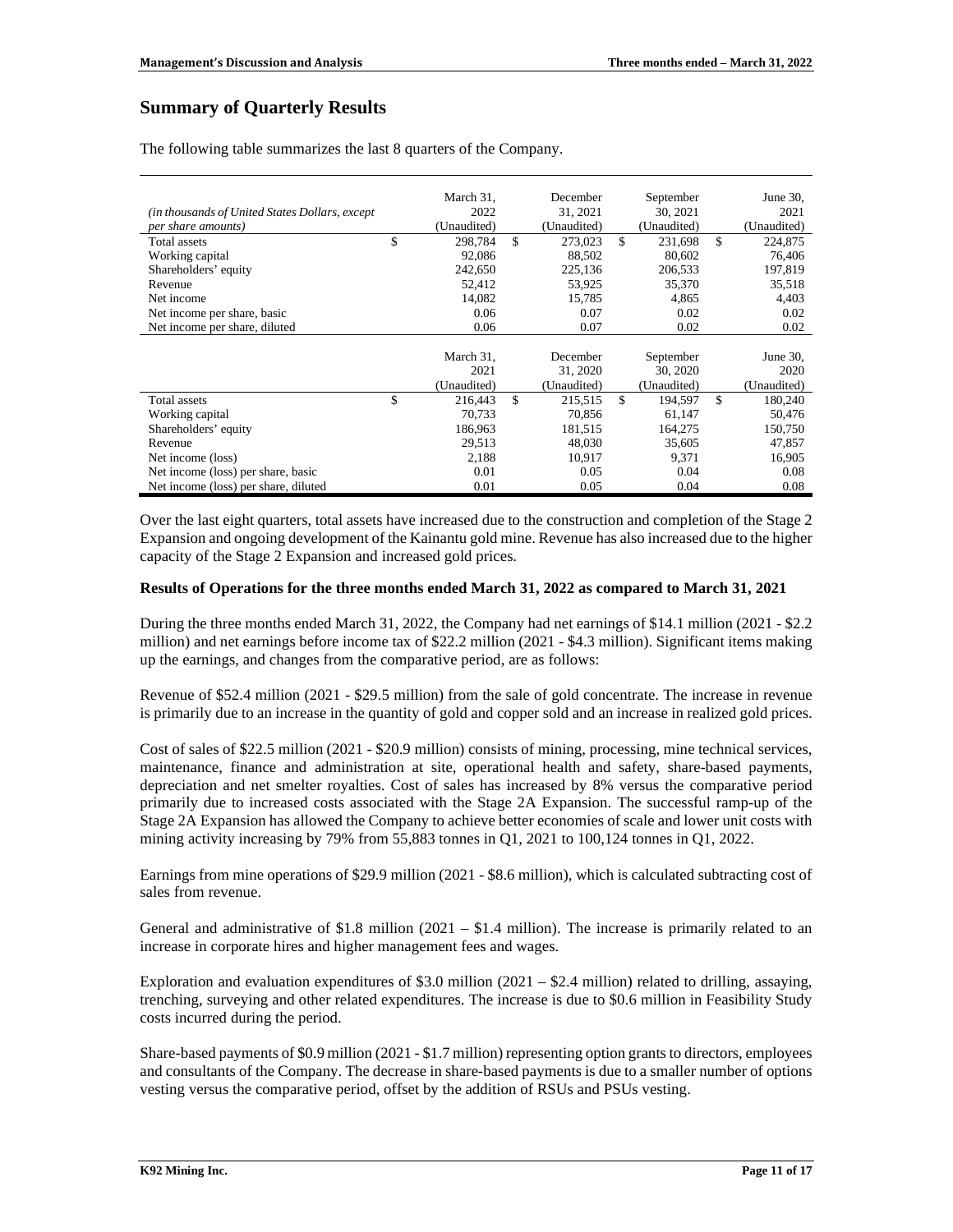Interest and finance expenses of \$0.7 million (2021 – \$0.4 million) representing interest and finance expenses recorded on lease agreements and concentrate sales. The increase is primarily due to the addition of new leases versus the comparative period.

Loss on derivative instruments of \$1.5 million (2021 – gain of \$1.9 million) relating to realized and unrealized losses on commodity contracts. The loss is primarily driven by the increase in gold prices from \$1,822 per ounce at December 31, 2021 to \$1,933 per ounce at March 31, 2022.

Income tax expense of  $$8.1$  million  $(2021 - $2.1$  million) relates to current taxes and the estimated use of the deferred income tax asset in Papua New Guinea.

## **Non-IFRS Performance Measures**

This document includes certain non-IFRS performance measures that do not have a standardized meaning prescribed by IFRS. These measures may differ from those used by other issuers, and may not be comparable to such measures as reported by other issuers. The Company believes that these measures are commonly used by certain investors, in conjunction with conventional IFRS measures, to enhance their understanding of the Company's performance. These measures have been derived from the Company's financial statements and applied on a consistent basis. The following tables below provide a reconciliation of these non-IFRS measures to the most directly comparable IFRS measure.

### *Cash Costs per Ounce*

Cash costs of sales include all costs absorbed into concentrate inventory, treatment and refining costs, less non-cash items such as depreciation, and by-product credits. Total cash cost per ounce sold is calculated by dividing the aggregate of the applicable costs by gold oz sold.

### *All-in Sustaining Cost per Ounce*

All-in sustaining costs of sales include all cash costs above plus accretion costs of environmental provisions, corporate costs and sustaining capital expenditures. Total all-in sustaining cost per ounce sold is calculated by dividing the aggregate of the applicable costs by gold oz sold.

| (In thousands of United States Dollars, except as<br>noted)                                                                                                                                                                        | Three months<br>ended March<br>31, 2022 |                                                   |    | Three months<br>ended March<br>31, 2021           |  |  |
|------------------------------------------------------------------------------------------------------------------------------------------------------------------------------------------------------------------------------------|-----------------------------------------|---------------------------------------------------|----|---------------------------------------------------|--|--|
| <b>Cost of Sales</b><br>Add: treatment and refining costs<br>Less: non-cash costs included into cost of sales                                                                                                                      | \$                                      | 22,535<br>1,562<br>(481)                          | \$ | 20,907<br>1,006<br>(1,323)                        |  |  |
| Less: depreciation<br>Less: by-product credits                                                                                                                                                                                     |                                         | (4,302)<br>(5,134)                                |    | (3,314)<br>(976)                                  |  |  |
| <b>Cash cost of sales</b><br>Add: accretion<br>Add: general and administrative costs<br>Add: sustaining capital expenditures <sup>6</sup><br>Less: business development and non-sustaining costs<br><b>All-in sustaining costs</b> |                                         | 14,180<br>29<br>1,799<br>4,954<br>(106)<br>20,856 |    | 16,300<br>48<br>1,442<br>5,018<br>(108)<br>22,700 |  |  |
| Gold ounces, sold                                                                                                                                                                                                                  |                                         | 26,471                                            |    | 21,879                                            |  |  |
| Cash cost per gold ounce, sold                                                                                                                                                                                                     | \$                                      | 536                                               | \$ | 745                                               |  |  |
| All-in sustaining cost per gold ounce, sold                                                                                                                                                                                        | \$                                      | 788                                               | \$ | 1,038                                             |  |  |

<span id="page-11-0"></span><sup>6</sup> Sustaining capital expenditures for the three month ended March 31, 2022 is the purchase of property, plant and equipment ("**PPE**") from the statement of cash flows of \$13.3 million (2021 - \$9.4 million), plus net deposits for equipment \$0.3 million (2021 - \$Nil million), plus net PPE amounts included in accounts payable related to expansion costs of \$0.4 million (2021 - \$0.3 million), less expansion costs of \$9.0 million (2021 - \$4.7 million).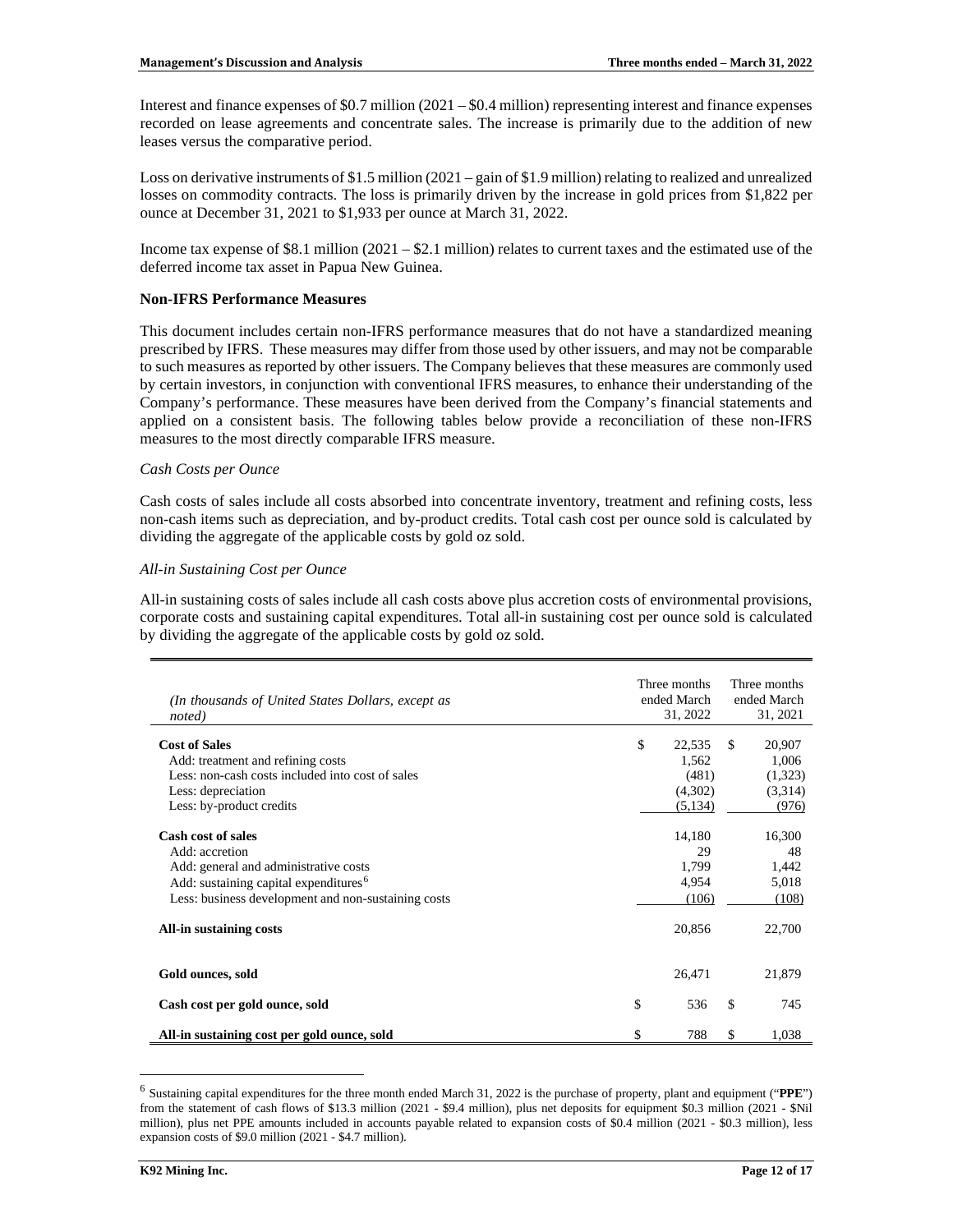### *EBITDA (Earnings before Interest, Taxes, Depreciation and Amortization)*

EBITDA is profit attributable to shareholders before net finance expense, provision for income taxes, and depreciation and amortization. EBITDA is used as a supplemental financial measure by management and by external users of our MD&A, such as investors, industry analysts, lenders and ratings agencies, to assess the Company's operating performance as compared with the operating performance of other companies in our industry, without regard to financing methods, historical cost basis or capital structure. The IFRS measure most directly comparable to EBITDA is Net Income. EBITDA should not be considered an alternative to net income or loss or any other measure of financial performance or liquidity presented in accordance with IFRS.

| (In thousands of United States Dollars)                                                                                               | Three months<br>ended March<br>31, 2022 | Three months<br>ended March<br>31, 2021 |  |  |
|---------------------------------------------------------------------------------------------------------------------------------------|-----------------------------------------|-----------------------------------------|--|--|
| Income for the period<br>Add: Income taxes<br>Add: Amortization of property, plant and equipment<br>Add: Interest and finance expense | \$<br>14.082<br>8.077<br>4.302<br>716   | 2,188<br>S<br>2,064<br>3,314<br>435     |  |  |
| <b>EBITDA</b>                                                                                                                         | 27,177                                  | 8.001                                   |  |  |

## **Liquidity**

As at March 31, 2022, the Company had a cash and cash equivalents balance of \$79.9 million (December 31, 2021 - \$71.3 million) and working capital of \$92.1 million (December 31, 2021 - \$88.5 million), which consisted of current assets of \$135.1 million (December 31, 2021 - \$121.5 million) less current liabilities of \$43.0 million (December 31, 2021 - \$33.0 million).

Operating Activities: During Q1 2022, the Company generated \$27.3 million from operating activities compared to \$28.7 million for the three months ended March 31, 2021.

Investing Activities: During Q1 2022, the Company paid \$13.3 million (2021 - \$9.4 million) for property, plant, and equipment and \$6.5 million for deposits on equipment (2021 – less than \$0.1 million).

Financing Activities: During the three months ended March 31, 2022, the Company received \$2.1 million (2021 - \$0.6 million) from the exercise of stock options. The Company paid \$Nil (2021 - \$5.0 million) in principal loan payments and \$1.2 million (2021 - \$0.3 million) in principal lease payments.

The Company's financial position at March 31, 2022, and the operating cash flows that are expected over the next twelve months, are expected to be sufficient to fund operational costs, capital requirements, debt repayments and other commitments.

### **Capital Resources**

The Company manages its capital structure and makes adjustments to it in response to changes in economic conditions and the risk characteristics of the Company's assets and business opportunities. The Company does not presently utilize any quantitative measures to monitor its capital and is not subject to externally imposed capital requirements.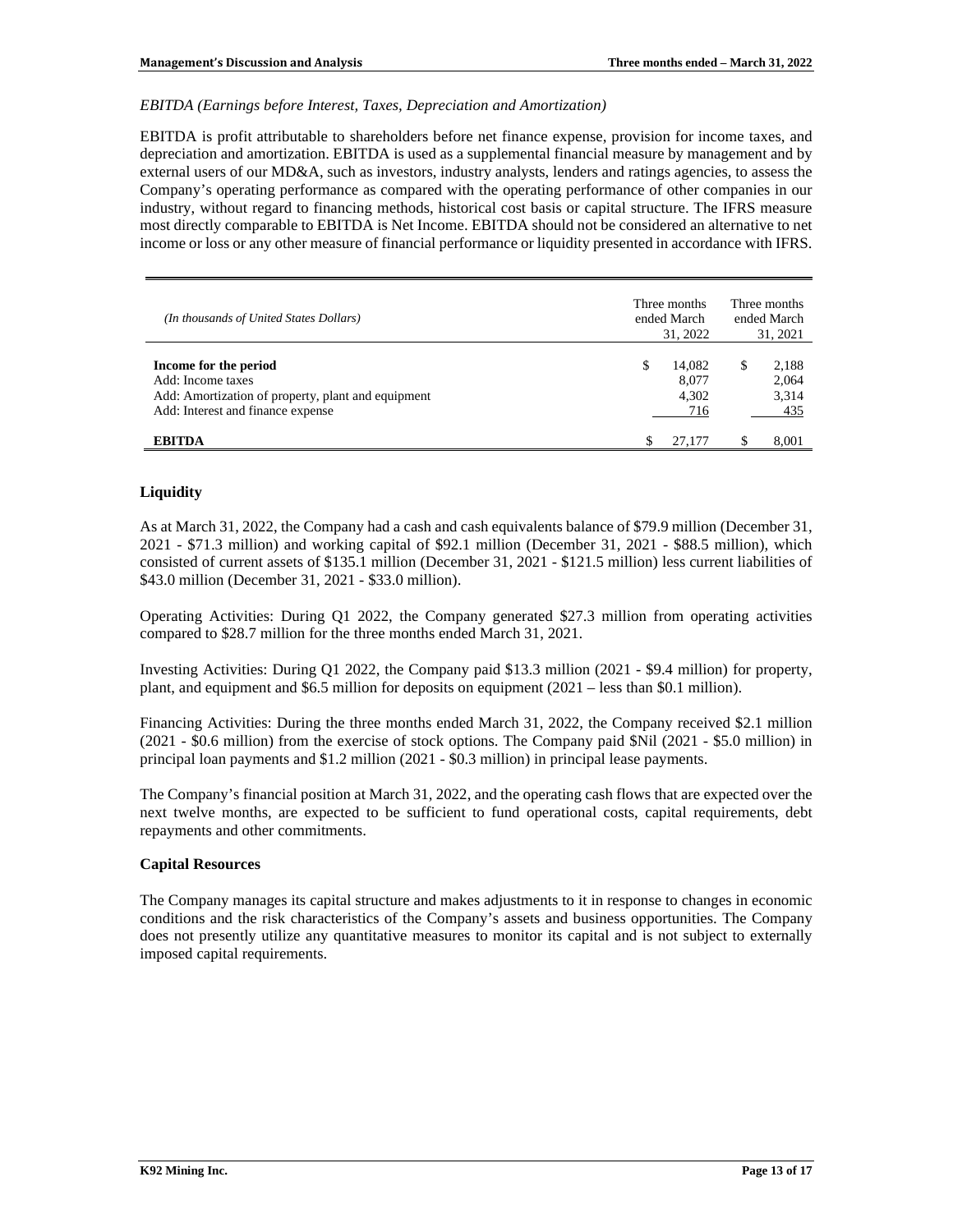### **Related Party Transactions**

Key management consists of the Chief Executive Officer, Chief Financial Officer, and the Board of Directors. During the below period, compensation paid or accrued to key management or companies they controlled is presented in the table below:

| (In thousands of United States Dollars)                      | Three months<br>ended | March 31,<br>2022 | March 31,<br>2021 |              |
|--------------------------------------------------------------|-----------------------|-------------------|-------------------|--------------|
| Share-based compensation<br>Management, consulting and wages |                       | S                 | 546<br>363        | 1,180<br>573 |
| Professional fees                                            |                       |                   | 15                |              |

Included in accounts payable and accrued liabilities is \$0.6 million (December 31, 2021 - \$0.5 million) due to directors, officers, and companies controlled by directors and officers of the Company that is non-interest bearing and due on demand.

### **Outstanding Share Data**

As at the date of this report the Company had 226,825,937 common shares issued and outstanding.

The following incentive stock options were outstanding at the date of this report:

| Range of exercise<br>prices<br>(in \$CAD) | Number of<br>outstanding<br>options | Number of<br>options<br>exercisable | Weighted-average<br>exercise price (in<br>\$CAD) | Weighted-<br>average years to<br>expiry |
|-------------------------------------------|-------------------------------------|-------------------------------------|--------------------------------------------------|-----------------------------------------|
|                                           |                                     |                                     |                                                  |                                         |
| $0.45 - 0.99$                             | 1,320,000                           | 1,320,000                           | 0.73                                             | 0.75                                    |
| $1.00 - 1.99$                             | 2,171,750                           | 2,171,750                           | 1.77                                             | 2.15                                    |
| $2.00 - 2.99$                             | 235,000                             | 235,000                             | 2.17                                             | 2.53                                    |
| $3.00 - 3.99$                             | 1,218,000                           | 1,218,000                           | 3.85                                             | 2.73                                    |
| $4.00 - 4.99$                             | 10,200                              | 10.200                              | 4.00                                             | 3.12                                    |
| $5.00 - 9.99$                             | 4.985.900                           | 4,302,500                           | 7.28                                             | 3.61                                    |
|                                           | 9,940,850                           | 9,257,450                           | 4.66                                             | 2.77                                    |

### **Subsequent Events**

Subsequent to March 31, 2022, the Company paid an \$8.2 million income tax instalment to the Papua New Guinea government.

## **Off-Balance Sheet Arrangements**

At March 31, 2022, the Company had no material off-balance sheet arrangements such as guarantee contracts, contingent interest in assets transferred to an entity, derivative instruments obligations or any obligations that trigger financing, liquidity, market or credit risk to the Company.

### **Proposed Transactions**

Except as elsewhere disclosed in this document, there are no other proposed transactions under consideration.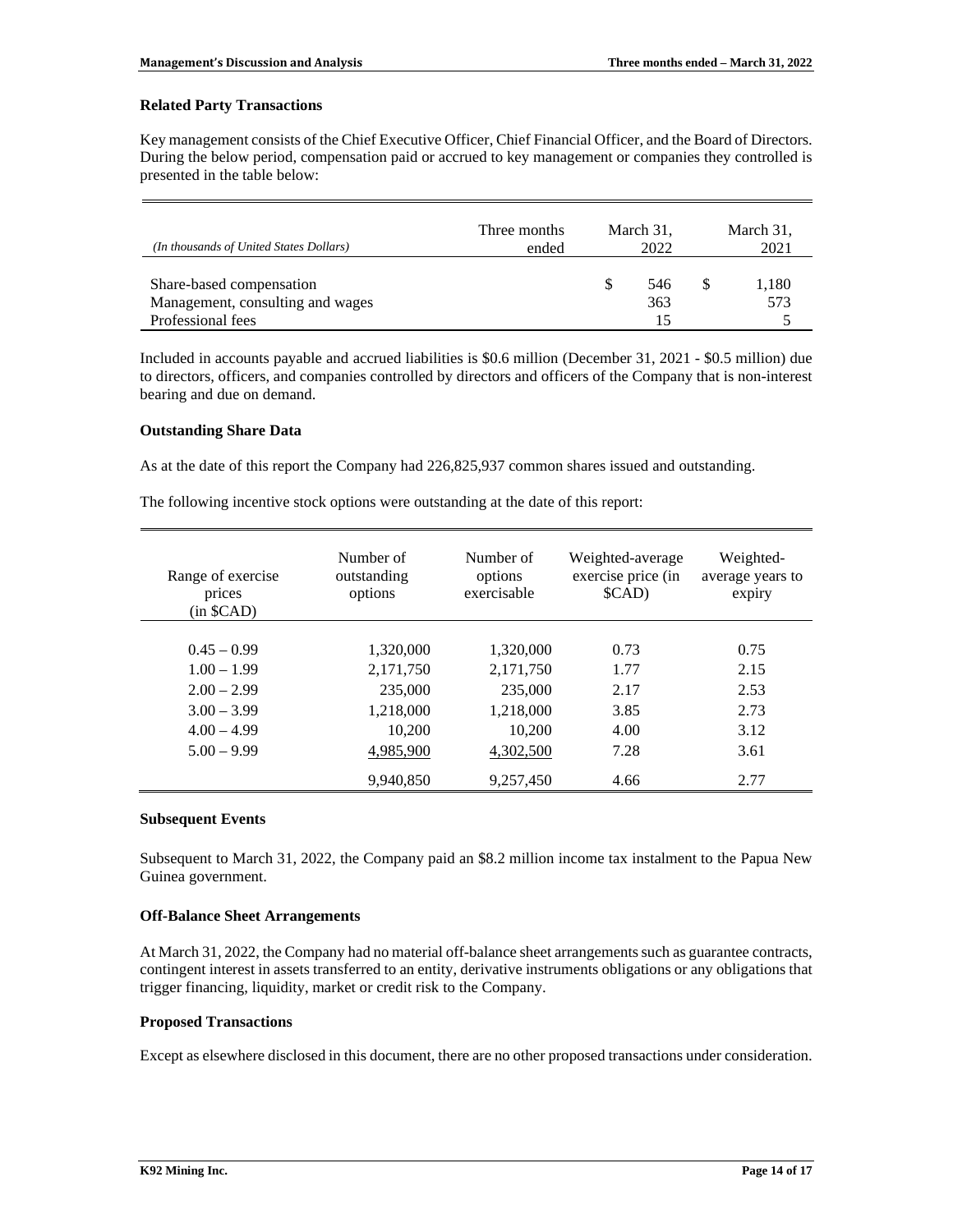### **Significant Accounting Judgements, Estimates and Assumptions**

The preparation of consolidated financial statements requires management to make estimates about, and apply assumptions or judgment to, future events and other matters that affect the reported amounts of the Company's assets, liabilities, revenues, expenses and related disclosures. Assumptions, estimates and judgments are based on historical experience, expectations, current trends and other factors that management believes to be relevant at the time at which the Company's consolidated financial statements are prepared.

The Company's significant accounting judgements, estimates and assumptions are disclosed in Note 2 of the audited Consolidated Financial Statements for the year ended December 31, 2021.

### **Significant Accounting Policies**

The Company's accounting policies are presented in Note 3 of the audited Consolidated Financial Statements for the year ended December 31, 2021 and have been consistently applied in the preparation of the audited consolidated financial statements.

### **Financial Instruments and Risk Management**

Financial assets and liabilities are classified in the fair value hierarchy according to the lowest level of input that is significant to the fair value measurement. Assessment of the significance of a particular input to the fair value measurement requires judgement and may affect placement within the fair value hierarchy levels. The hierarchy is as follows:

- Level 1: quoted prices (unadjusted) in active markets for identical assets or liabilities.
- Level 2: inputs other than quotes prices included in Level 1 that are observable for the asset or liability, either directly (i.e., as prices) or indirectly (i.e., derived from prices).
- Level 3: inputs for the asset or liability that are not based on observable market data (unobservable inputs).

The levels in the fair value hierarchy into which the Company's financial assets and liabilities that are measured and recognized at fair value were categorized as follows:

| As at                                                            | At March 31, 2022 |         |         | At December 31, 2021     |         |                          |    |                        |
|------------------------------------------------------------------|-------------------|---------|---------|--------------------------|---------|--------------------------|----|------------------------|
|                                                                  |                   | Level 1 | Level 2 |                          | Level 1 |                          |    | Level 2                |
| Trade receivables<br>Derivative assets<br>Derivative liabilities | \$                |         | S       | 18,273<br>179<br>(1,963) | \$      | -                        | \$ | 16,748<br>118<br>(425) |
|                                                                  | \$                |         | \$.     | 16.489                   |         | $\overline{\phantom{a}}$ | -8 | 16.441                 |

The fair value of the Company's trade receivables and derivative liabilities was determined using observable market prices and market-derived inputs. There were no transfers between Level 1 and Level 2 during the three months ended March 31, 2022.

As at March 31, 2022 and December 31, 2021, the carrying amounts of cash and cash equivalents, prepaids, receivables, and accounts payable and accrued liabilities approximate their fair values due to the short-term nature of these instruments.

Fair value estimates of financial instruments are made at a specific point in time, based on relevant information about financial markets and specific financial instruments. As these estimates are subjective in nature, involving uncertainties and matters of significant judgment, they cannot be determined with precision. Changes in assumptions can significantly affect estimated fair values.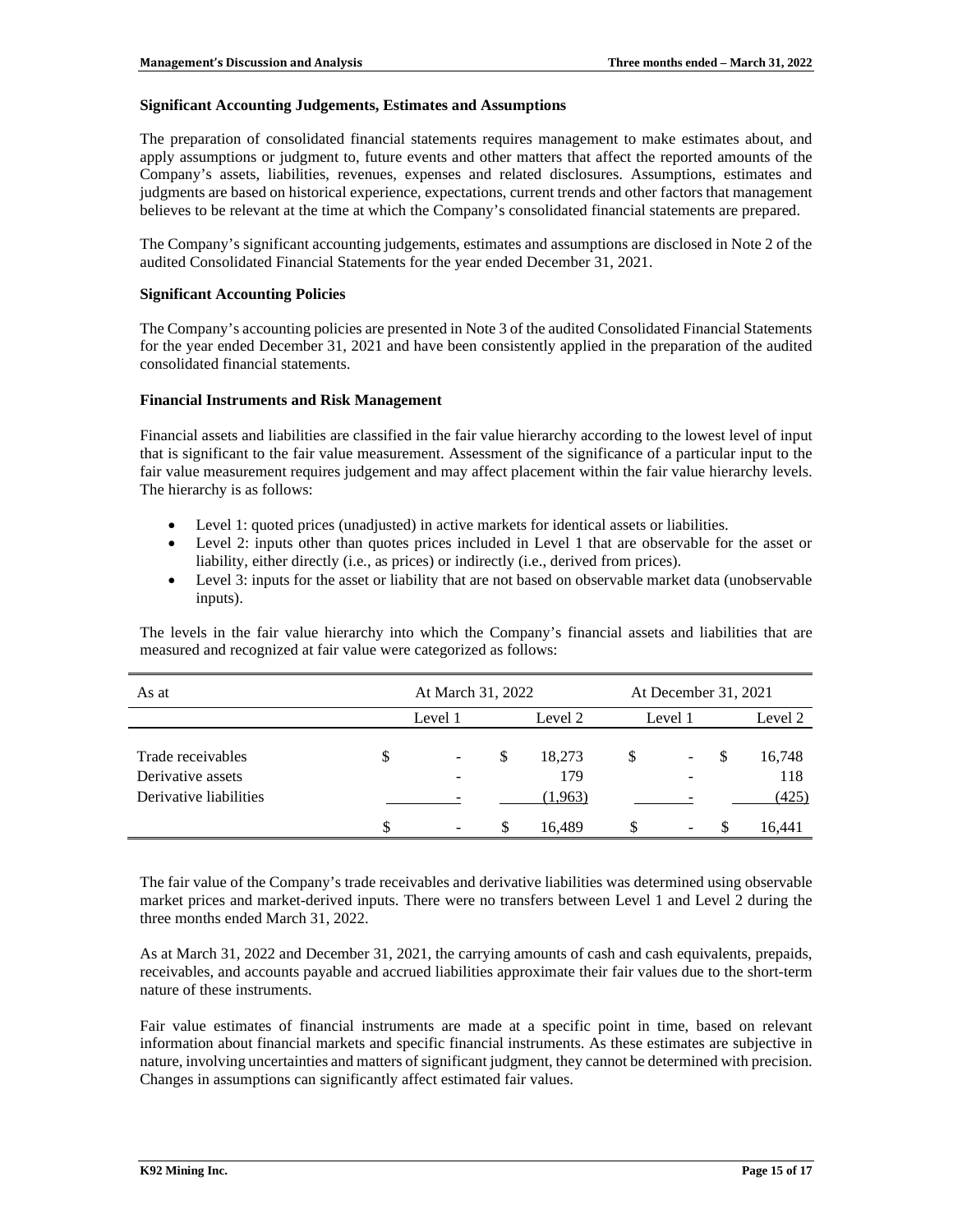### **Internal Control Over Financial Reporting and Disclosure Controls and Procedures**

### *Disclosure Controls and Procedures*

The Company's disclosure controls and procedures are designed to provide reasonable assurance that all relevant information is gathered and reported on a timely basis to senior management, including the Chief Executive Officer ("**CEO**") and the Chief Financial Officer ("**CFO**"), to enable this information to be reviewed and discussed so that appropriate decisions can be made regarding the timely public disclosure of the information.

There were no changes to the Company's disclosure controls and procedures during the three months ended March 31, 2022 that have materially affected, or are likely to materially affect, the Company's disclosure controls and procedures and therefore these controls and procedures remain effective.

### *Internal Controls over Financial Reporting*

The Company's management, including the CFO and CEO, are responsible for establishing adequate internal controls over financial reporting. The Company's internal controls over financial reporting is designed to provide reasonable assurance regarding the reliability of the Company's financial reporting for external purposes in accordance with IFRS as issued by the IASB.

There were no changes to the Company's internal controls over financial reporting during the three months ended March 31, 2022 that have materially affected, or are likely to materially affect, the Company's internal controls over financial reporting and therefore these controls remain effective.

The Company's internal control over financial reporting may not prevent or detect all misstatements because of inherent limitations. Additionally, projections of any evaluation of effectiveness to future periods are subject to the risk that controls may become inadequate because of changes in conditions or deterioration in the degree of compliance with the Company's policies and procedures.

### **Cautionary Statement Regarding Certain Measures of Performance**

This MD&A presents certain measures, including "cash costs", "all-in sustaining costs" "gold equivalent" and "EBITDA" that are not recognized measures under IFRS. This data may not be comparable to data presented by other gold producers. For a reconciliation of these measures to the most directly comparable financial information presented in the consolidated financial statements prepared in accordance with IFRS, see Non-IFRS Financial Performance Measures in this MD&A. The Company believes that these generally accepted industry measures are realistic indicators of operating performance and are useful in performing year over year comparisons. However, these non-IFRS measures should be considered together with other data prepared in accordance with IFRS, and these measures taken by themselves, are not necessarily indicative of operating costs or cash flow measures prepared in accordance with IFRS.

### **Note Regarding Forward-Looking Statements**

Except for historical information, this MD&A may contain forward-looking statements within the meaning of applicable Canadian securities legislation. These statements involve known and unknown risks, uncertainties, and other factors that may cause the Company's actual results, levels of activity, performance or achievements to be materially different from any future results, levels of activity, performance or achievement expressed or implied by these forward-looking statements.

The factors that could cause actual results to differ materially include, but are not limited to, the following:

General economic conditions; changes in financial markets; the impact of exchange rates; political conditions and developments in countries in which the Company operates; changes in the supply, demand and pricing of the metal commodities which the Company hopes to find and successfully mine; changes in regulatory requirements impacting the Company's operations; the sufficiency of current working capital and the estimated cost and availability of funding for the continued production, exploration and development of the Company's properties.